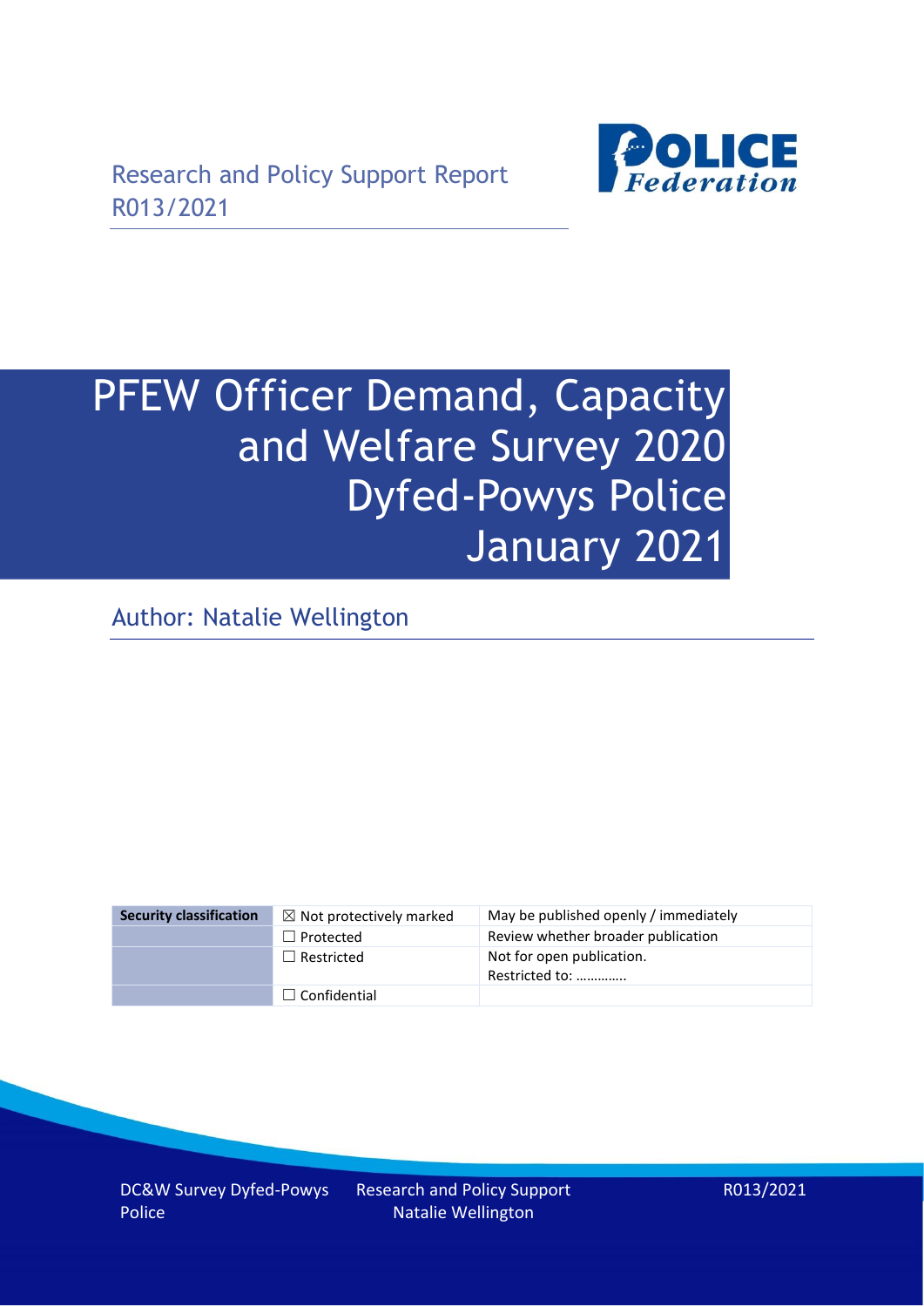# **CONTENTS**

| 2.          |                                                            |  |
|-------------|------------------------------------------------------------|--|
| 3.          |                                                            |  |
| 4.          |                                                            |  |
| 5.          |                                                            |  |
| 6.          |                                                            |  |
| $7_{\cdot}$ | ORGANISATIONAL SUPPORT FOR MENTAL HEALTH AND WELLBEING  17 |  |
| 8.          |                                                            |  |
|             |                                                            |  |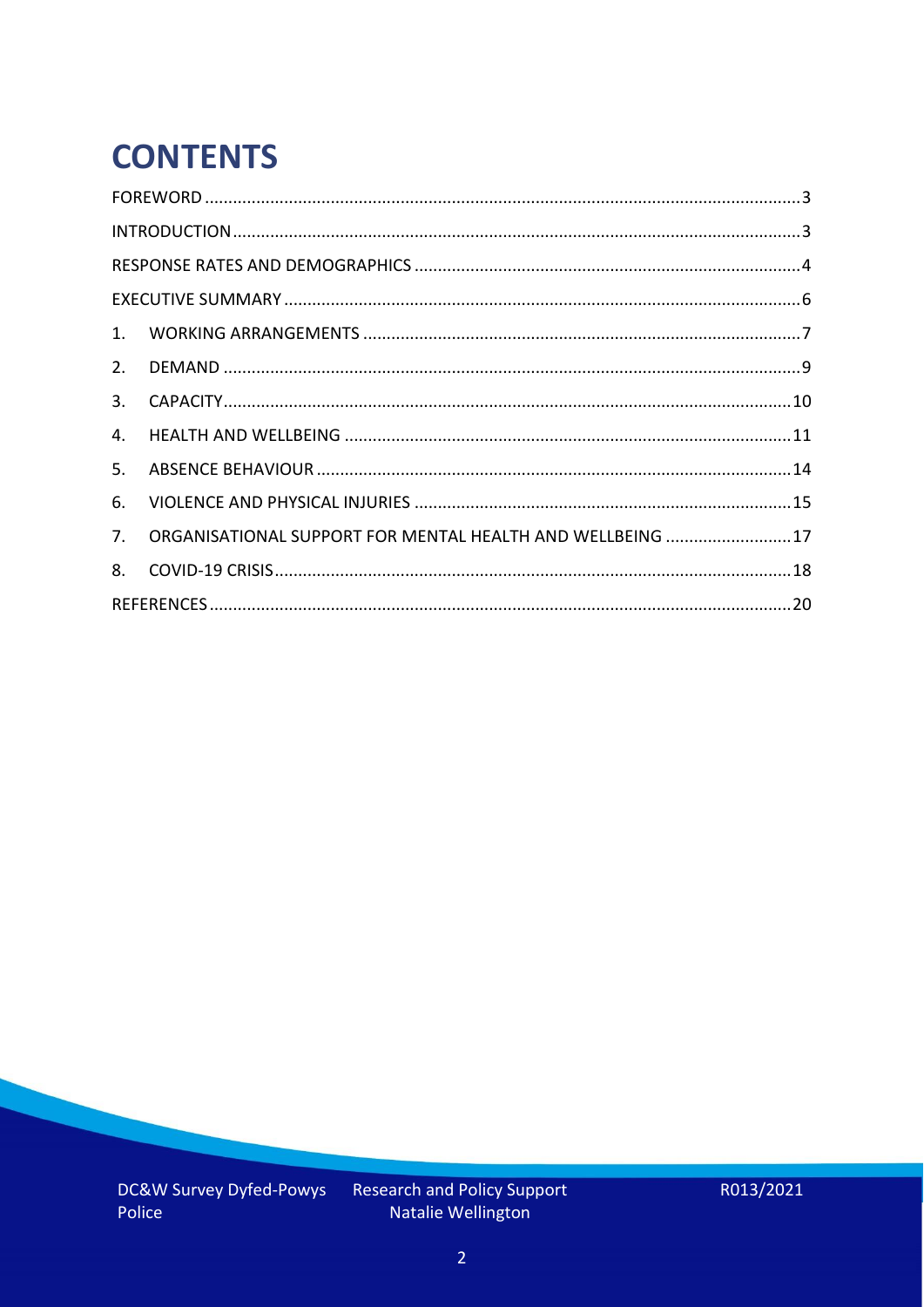### <span id="page-2-0"></span>**FOREWORD**

#### <span id="page-2-1"></span>**INTRODUCTION**

The Demand, Capacity and Welfare Survey is a biennial survey that started in 2016. This was in response to unprecedented budgetary cuts and a 14% fall in officer numbers over a seven year period from a high of 142,056 in 2009 to 122,748 in March 2016. <sup>i</sup> Evidence from a focus group study conducted by the PFEW<sup>ii</sup> also highlighted that these reductions may have been having a negative effect on officers' individual wellbeing. It was within this context that the Police Federation of England and Wales (PFEW) began a biennial Demand, Capacity and Welfare Survey. The 2020 PFEW Demand, Capacity and Welfare Survey is the third iteration of the survey. Due to the current global health crisis we have included questions specific to COVID-19, in order to help us to better understand the impacts of working within the police service during this crisis and officers' experiences on the ground. We have reported personal impacts in a specific section and organisational impacts are reported at contextually appropriate points throughout the report, to enable comparisons with other relevant items (for example we have included the results for the question asking whether COVID-19 has had an impact on single-crewing within the same section as the results for the question regarding frequency of single-crewing).

This report provides a summary of responses to key questions from the 2020 PFEW Officer Demand, Capacity and Welfare Survey from respondents in Dyfed-Powys Police.

Where appropriate, details of average responses from previous years, or the police service as a whole, are also presented.<sup>1</sup> However, differences across these figures have not been tested to assess whether they are statistically significant;<sup>2</sup> therefore, any and all differences reported are for guidance only and must be treated with caution. When comparing forcelevel data across years, a dash (–) is used, when applicable, to indicate where a force report was not provided due to small sample sizes.

Please be aware that the total number of responses for each item may vary slightly as not all items were answered by all respondents, and all percentages are rounded to the nearest

 $1$  Data were weighted at a national level on the basis of respondents' force to ensure that each force were proportionally represented within the national sample; no weightings were applied at a force level. More information about weightings can be found in the 2020 Technical Annex R098/2020.

 $2$  As all the data are derived from samples of the population, rather than the whole population, percentage figures calculated are strictly speaking estimates, rather than exact measures. This means that every figure has a margin of error associated with it. Hence a very small percentage difference year on year may be due to sampling, rather than to actual changes.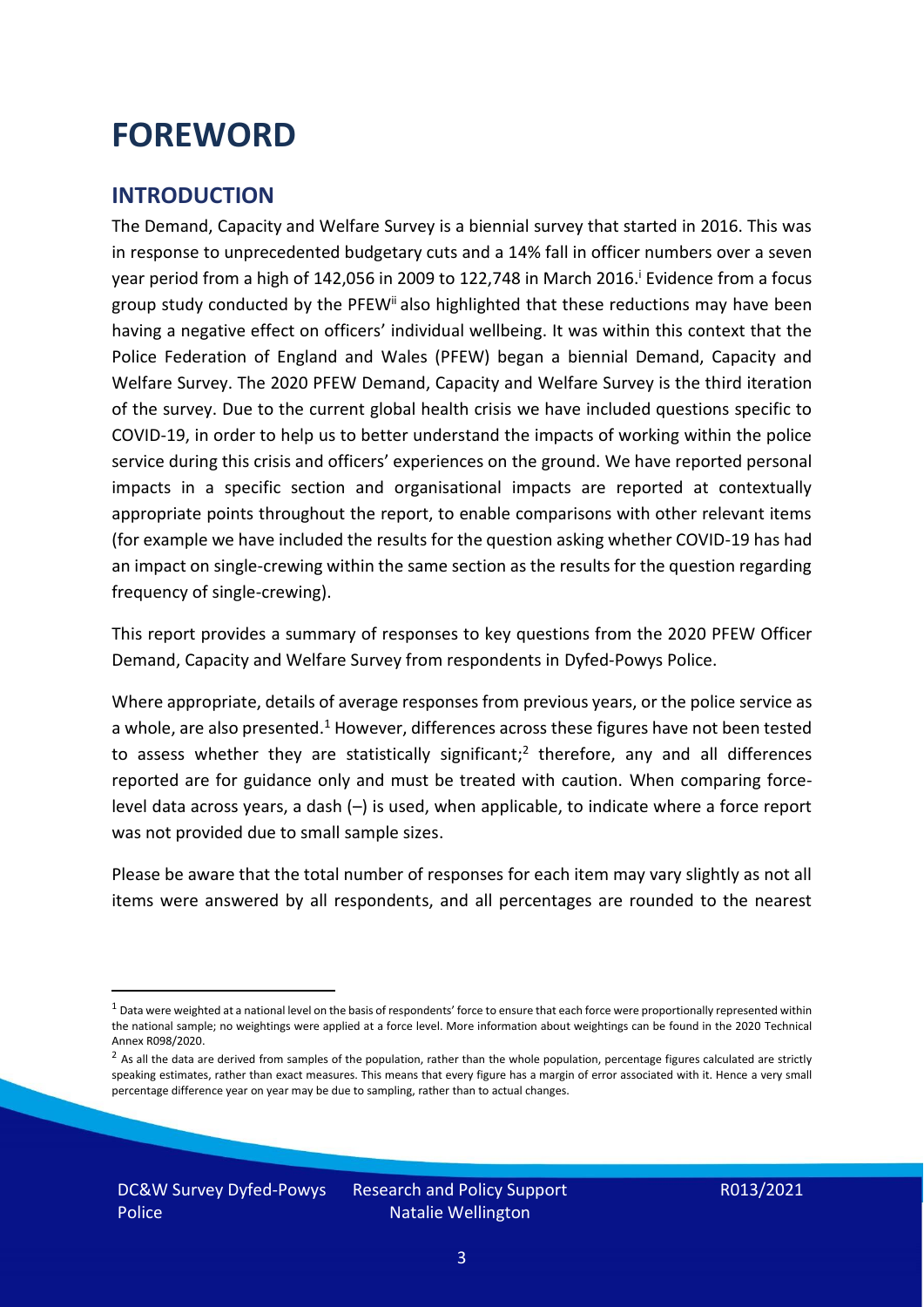whole number. In addition, the actual differences between any and all groups may be quite small, and these details should be considered when interpreting the data.

#### <span id="page-3-0"></span>**RESPONSE RATES AND DEMOGRAPHICS**

Survey responses were gathered over a seven-week period between October and November 2020. All officers of the federated ranks in England and Wales were eligible to participate. Analyses were conducted on a sample of 12,471 responses drawn from all 43 forces across England and Wales. The national response rate for the 2020 survey was 10%.

Overall, 3% of respondents (n=423) to the survey declined to state which force they belonged to. These responses have been included within the national data but are excluded from force-level analyses.<sup>3</sup>

154 responses were received from Dyfed-Powys Police, representing a response rate of around 13% (based on March 2020 Home Office figures of officer headcount).<sup>iii</sup> The margin of error for this report has been calculated using the size of the sample and population. At a 95% confidence level, this force report has a 7% margin of error. If the margin of error is less than 5%, it can be considered to be within the normal bounds of academic rigour.<sup>4</sup> If this threshold has not been met, the results from this report must be interpreted with caution.

62% of responses from Dyfed-Powys Police were received from male officers and 34% of responses were from female officers. The other 4% preferred not to say or identified in another way. In regards to rank, 73% of respondents from Dyfed-Powys Police were Constables, 17% were Sergeants, 7% were Inspectors, and 3% were Chief Inspectors. 1% of responses from Dyfed-Powys Police were received from Black and Minority Ethnic (BME) officers.

<sup>&</sup>lt;sup>3</sup> Please see the 2020 Technical Annex R098/2020 for excluded cases.

<sup>&</sup>lt;sup>4</sup> The generally accepted academic standards is a 95% confidence level with a 5% (or less) margin of error.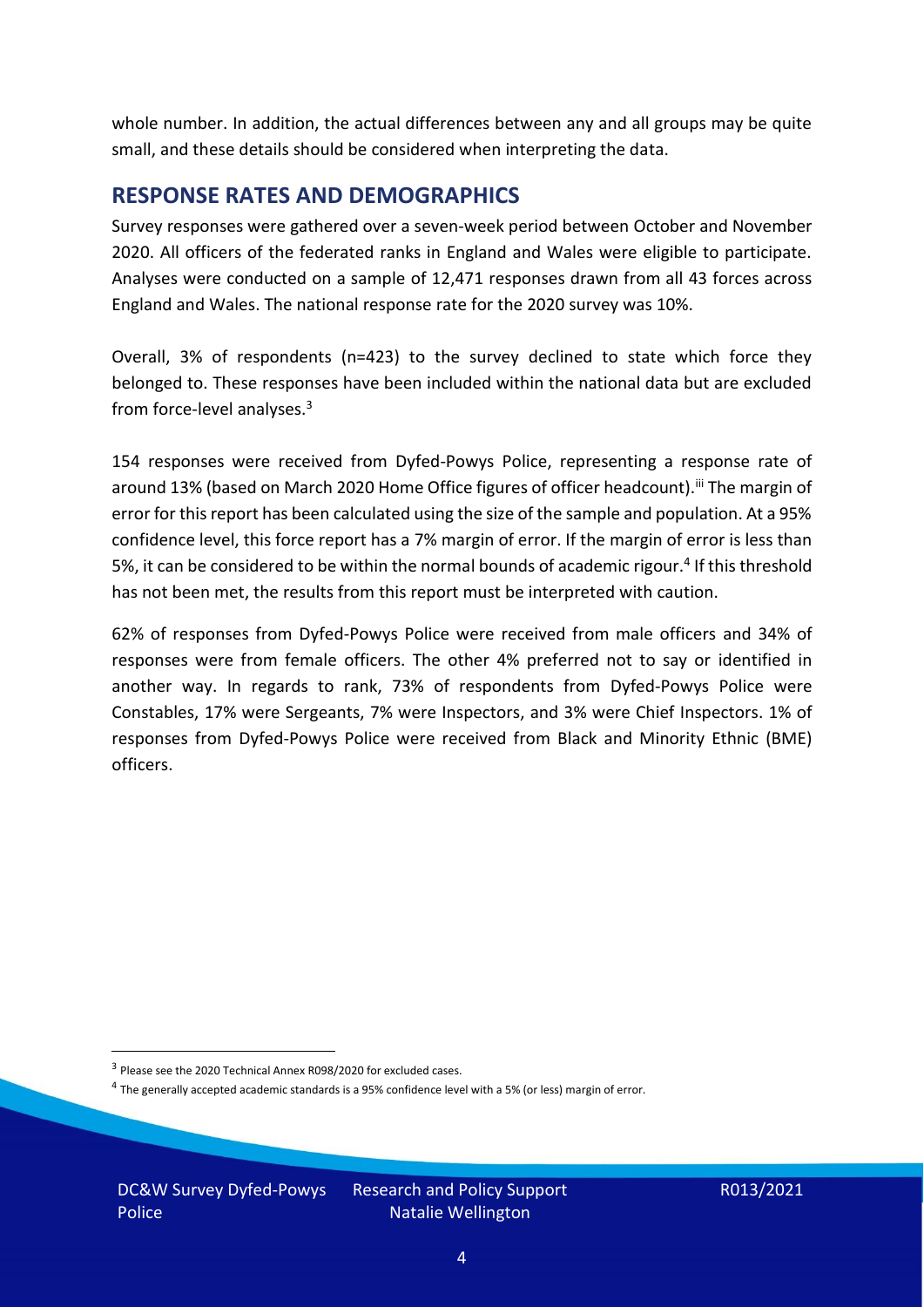### **INFOGRAPHIC**

### **Who responded?**

**154** responses were received from Dyfed-Powys Police, representing a **13%** response rate.



DC&W Survey Dyfed-Powys Police

Research and Policy Support Natalie Wellington

#### R013/2021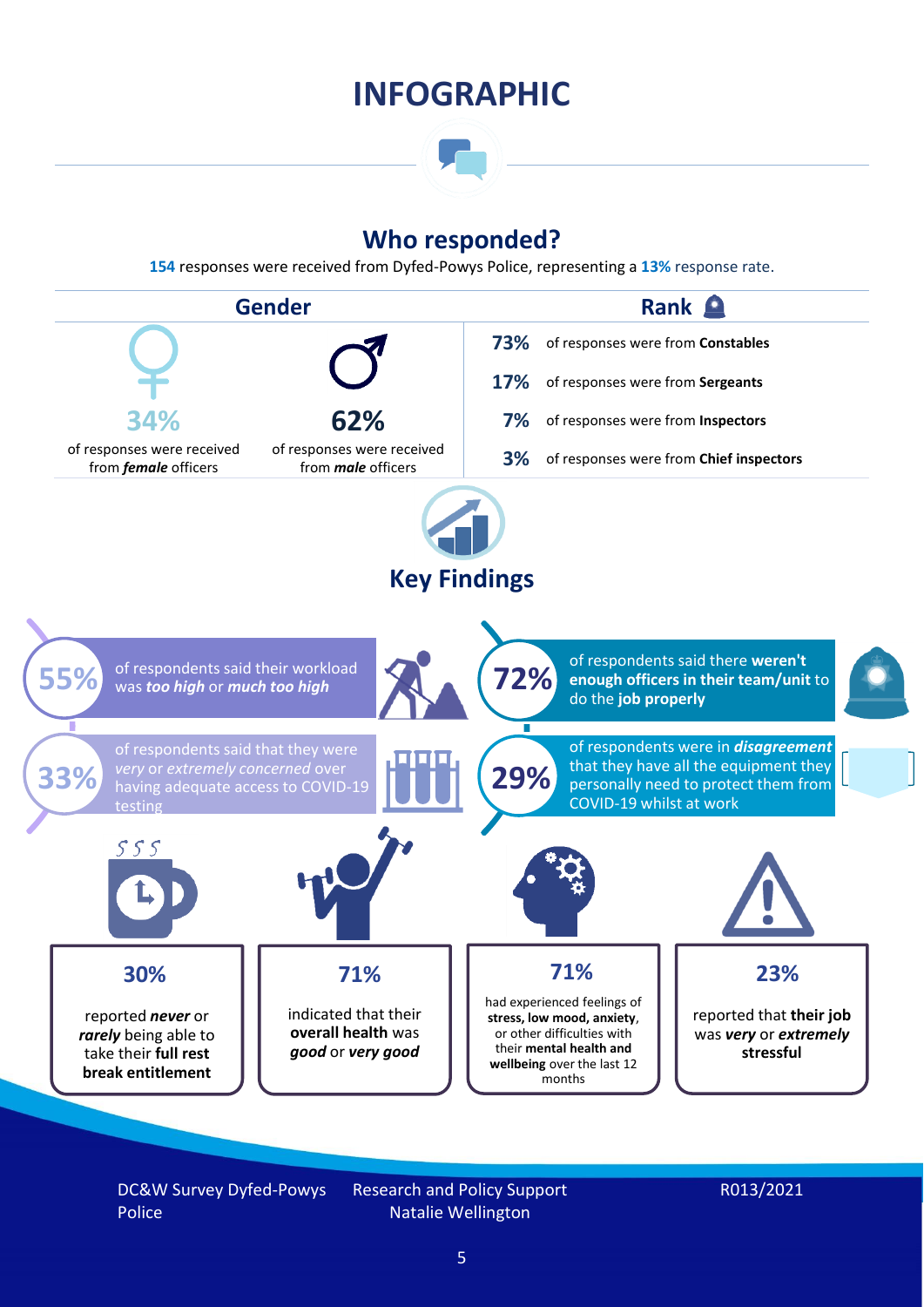### <span id="page-5-0"></span>**EXECUTIVE SUMMARY**

- **154** responses were received from Dyfed-Powys Police, representing a response rate of around **13%**.
- The average (mean) rating for **overall job satisfaction** for respondents was **6/10**.
- **76%** reported being **single-crewed** *often* or *always* and **27%** reported being **singlecrewed** *more often* due to **COVID-19**.
- **30%** of respondents reported *never* or *rarely* being able to take their **full rest break entitlement**; *lower than* the proportion in 2018 (39%).
- **55%** of respondents reported that their **workload** is currently *too high*, or *much too high*; *lower than* the proportion in 2018 (65%).
- **72%** of respondents said there **weren't enough officers in their team/unit** to do the **job properly**.
- The average (mean) **overall life satisfaction** rating was **6/10**. This can be compared to the national average of 6/10.
- **71%** of respondents indicated that their **overall health** was *good* or *very good.*
- **23%** of respondents said that they viewed their job as *very* or *extremely* **stressful**. This was *lower than* the proportion in 2018 (41%).
- **71%** of respondents indicated that they had **experienced feelings of stress, low mood, anxiety, or other difficulties with their health and wellbeing** over the last 12 months.
- **16%** of respondents reported that they had suffered **one or more injuries** that required medical attention as a result of **work-related violence** in the last year.
- **15%** of respondents reported that they had suffered **one or more injuries** that required medical attention as a result of **work-related accidents** in the last year.
- **24%** of respondents reported that they were *very* or *extremely worried* about the **impact that the COVID-19 crisis will have on them personally**.
- **0%** of respondents reported that they *have* or *have had* **COVID-19** confirmed by a positive antigen or antibody test.
- **29%** of respondents reported that they *disagreed* or *strongly disagreed* that they **have all the equipment they personally need to protect them from COVID-19 whilst at work**.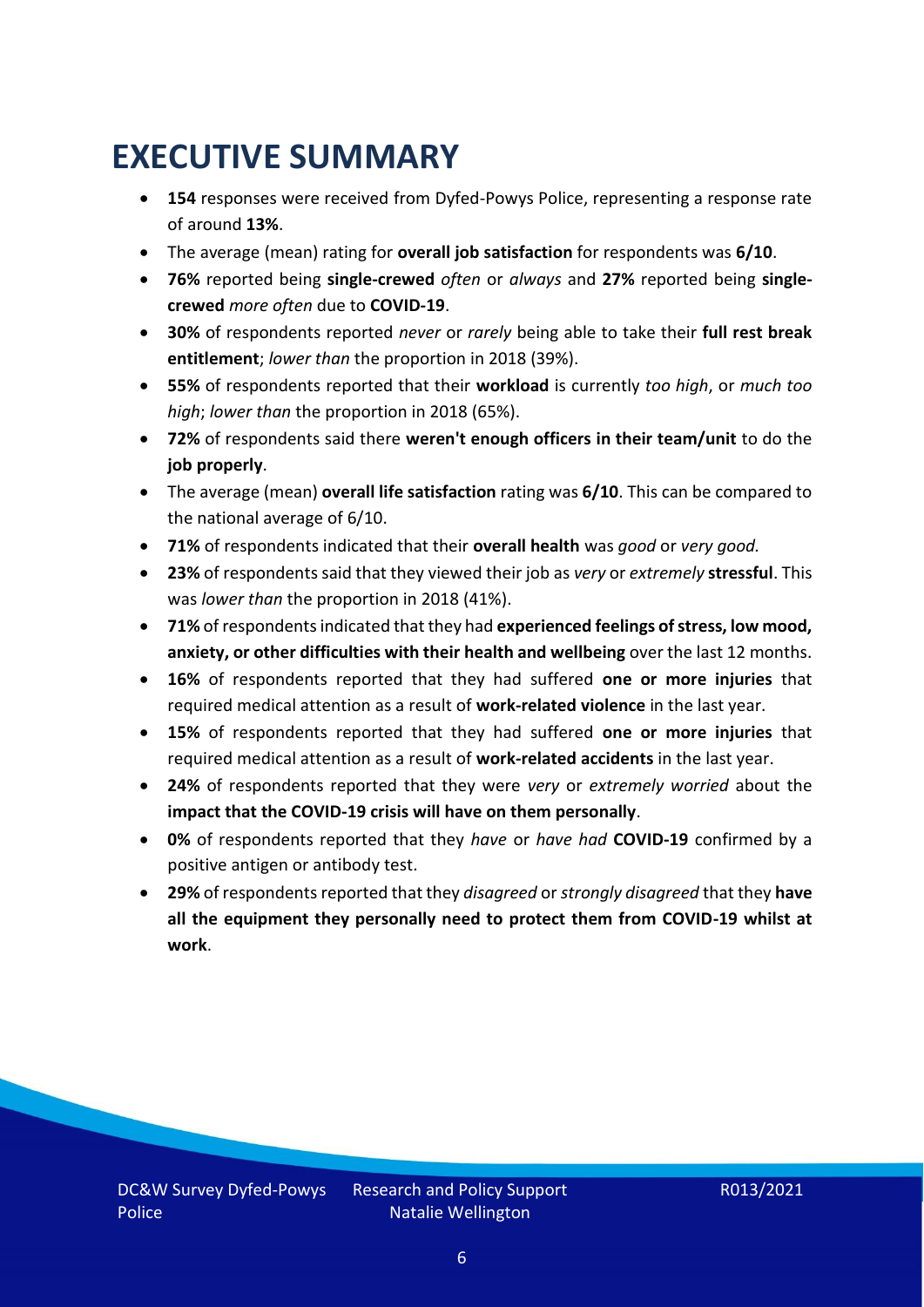### <span id="page-6-0"></span>**1. WORKING ARRANGEMENTS**

### **1.1. OVERALL JOB SATISFACTION**

Respondents were asked to rate their overall job satisfaction between 0 and 10, where 0 was 'not at all satisfied' and 10 was 'completely satisfied.' The average (mean) rating for overall job satisfaction for respondents from Dyfed-Powys Police was 6/10 (range 0-10), with 35% of respondents reporting an overall job satisfaction rating of *4* or *less*. This can be compared to the national average of 5/10 (range 0-10), and 37% of respondents reporting an overall job satisfaction rating of *4* or *less*.

### **1.2. SHIFT LENGTH**

2% of respondents from Dyfed-Powys Police reported that their formal shift duration was more than the 8-10 hours advised by the Health and Safety Executive<sup>iv</sup> and the Police Negotiating Board,<sup>v</sup> and 1% of respondents indicated a shift length of 12 hours or *more*. 9% of the national sample indicated that their formal shift duration was more than 8-10 hours, and 7% indicated a shift length of *12 hours* or *more*. 5

#### **1.3. SINGLE-CREWING**

Among respondents from Dyfed-Powys Police, for whom this item was applicable, 76% reported being single-crewed either *often* or *always* over the previous 12-month period. This can be compared with 58% of respondents from the national sample.<sup>6</sup>

Due to COVID and the social distancing regulations implemented by the UK government, forces may have changed their normal operational procedures around crewing in order to reduce opportunities for infection between colleagues. The NPCC released guidance stating that when officers are double crewed a surgical Type IIR face mask should be worn in an enclosed space, such as a vehicle or personnel carrier, when social distancing cannot be achieved.<sup>vi</sup> However, some of the units may have decided to reduce the risk further by limiting double crewing or placing officers in bubbles. As such, in this year's iteration of the survey we wanted to ask an additional query about COVID-19 in relation to crewing levels, to see if crewing levels were affected by this. The findings were that 27% from Dyfed-Powys Police reported being single-crewed *more often* due to COVID-19.

DC&W Survey Dyfed-Powys Police

<sup>&</sup>lt;sup>5</sup> Respondents that reported not applicable were removed from force-level and national analysis.

 $<sup>6</sup>$  Respondents that reported not applicable were removed from force-level and national analysis.</sup>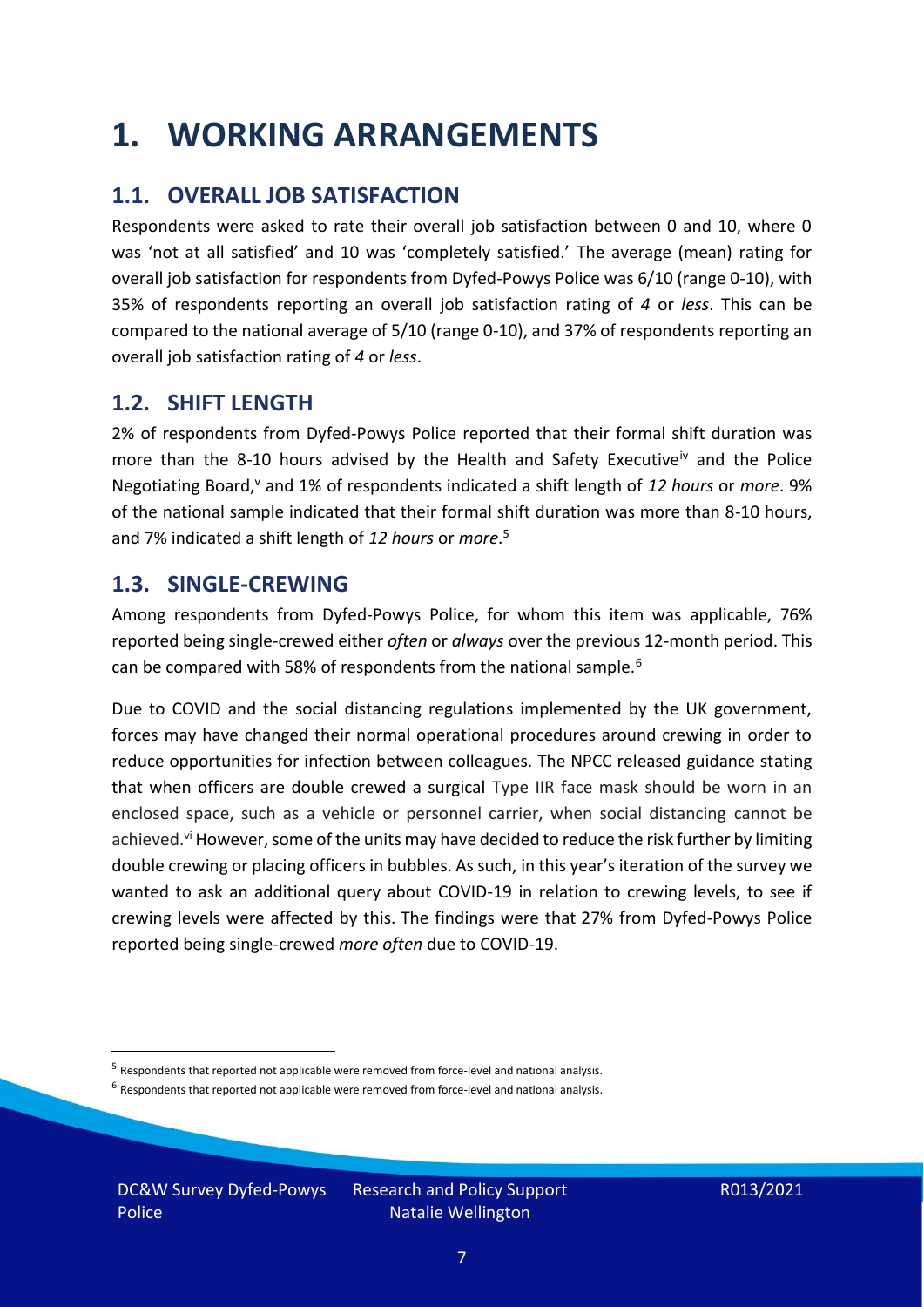### **1.4. BREAKS, REST DAYS AND ANNUAL LEAVE**

30% of respondents from Dyfed-Powys Police reported *never* or *rarely* being able to take their full rest break entitlement, and 33% reported having had *two* or *more* rest days cancelled in the previous 12-month period. Furthermore, 47% of respondents from Dyfed-Powys Police told us that they had a request for annual leave refused *once* or *more* in the previous 12 month period.

Historical comparisons for items relating to breaks, rest days and annual leave for Dyfed-Powys Police, are also provided in *Table 1* below.

| Table 1: Force level figures for breaks, rest days<br>and annual leave                                       | 2016 | 2018 | 2020 |
|--------------------------------------------------------------------------------------------------------------|------|------|------|
| Reported being never or rarely able to take full<br>rest break entitlement                                   | 33%  | 39%  | 30%  |
| Reported having two or more rest days<br>cancelled in the previous 12 months                                 | 55%  | 41%  | 33%  |
| Reported having a request for annual leave<br>refused once or more in the previous 12<br>months <sup>7</sup> | 90%  | 58%  | 47%  |

DC&W Survey Dyfed-Powys Police

<sup>&</sup>lt;sup>7</sup> Please note, there were moderate changes to the question wording and response scale for this item between the 2016 and 2018 iterations of this survey. Please take this into consideration when interpreting any and all differences in the findings between these years, as altering the way in which a question is framed may unintentionally affect the way in which an individual responds.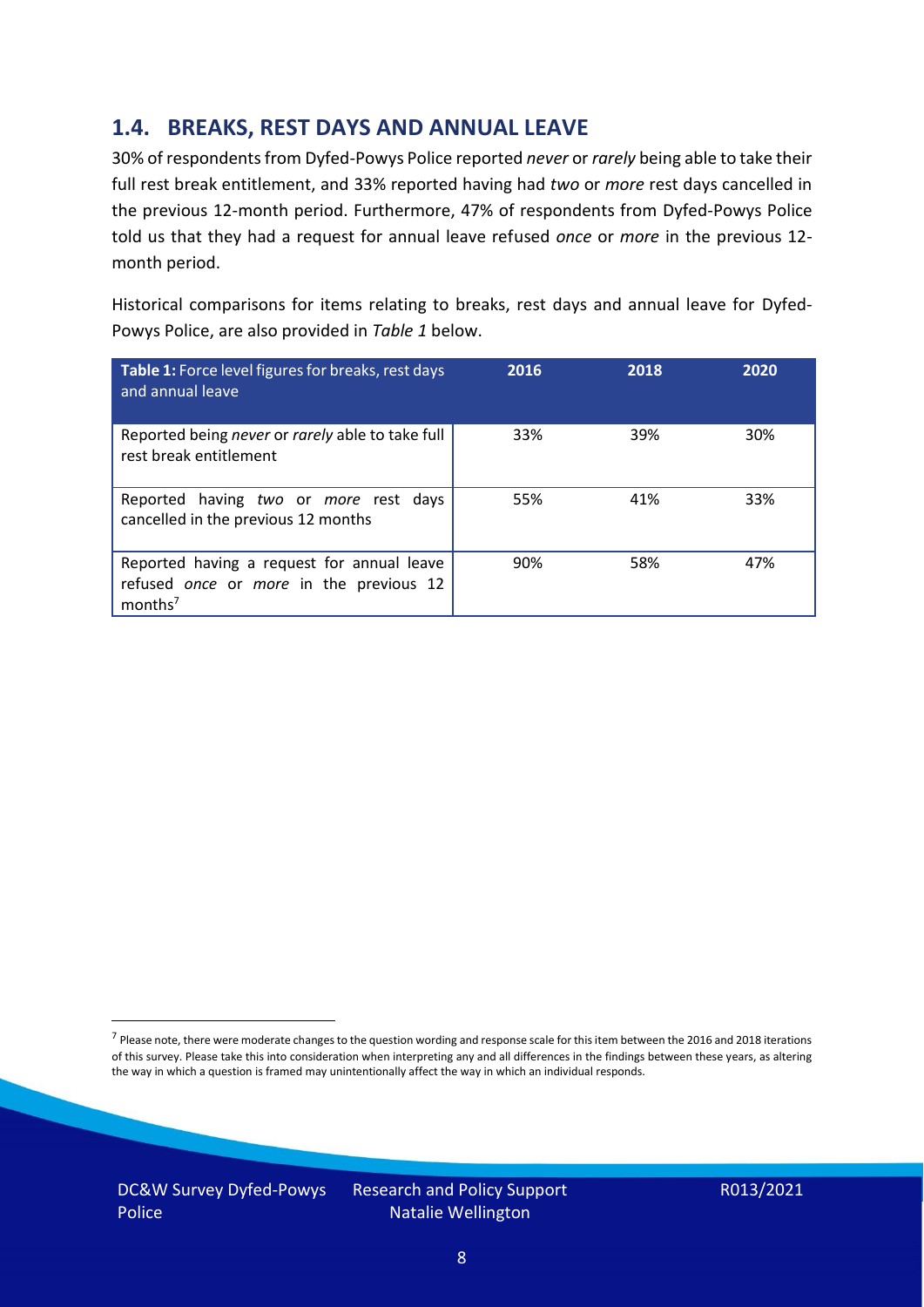### <span id="page-8-0"></span>**2. DEMAND**

### **2.1. WORKLOAD**

55% of respondents from Dyfed-Powys Police told us that their workload is currently *too high*, or *much too high*. An historical comparison for both national and local proportions for workload are displayed in *Table 2* below.

| Table 2: Proportion of respondents reporting<br>that their workload was too high or much too<br>high in the previous 12-month period | 2016 | 2018 | 2020 |
|--------------------------------------------------------------------------------------------------------------------------------------|------|------|------|
| Force-level figures                                                                                                                  | 52%  | 65%  | 55%  |
| National figures                                                                                                                     | 66%  | 72%  | 60%  |

### **2.2. AMOUNT AND PACE OF WORK**

85% of respondents from Dyfed-Powys Police *disagreed* or *strongly disagreed* that they generally have enough officers to manage all the demands being made on them as a team/unit.

Furthermore, 10% *agreed* or *strongly agreed* that they had enough time to engage in proactive policing in their team/unit. An historical comparison for both national and local proportions for this item are displayed in *Table 3* below.

| Table 3: Proportion of respondents reporting<br>that they agreed or strongly agreed that they<br>had enough time to engage in proactive<br>policing in their team/unit | 2016 | 2018 | 2020 |
|------------------------------------------------------------------------------------------------------------------------------------------------------------------------|------|------|------|
| Force-level figures                                                                                                                                                    | 19%  | 9%   | 10%  |
| National figures                                                                                                                                                       | 13%  | 9%   | 14%  |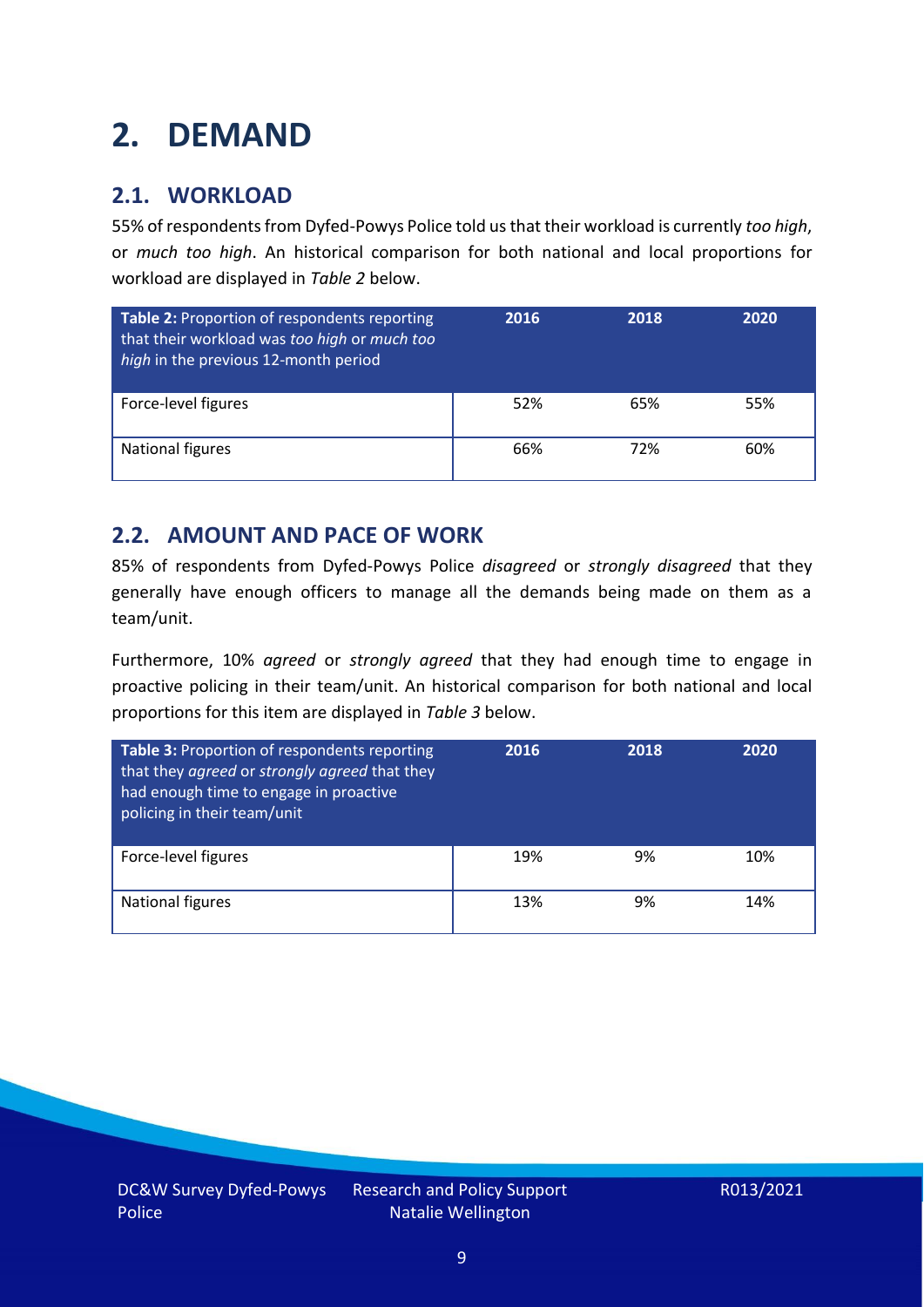### <span id="page-9-0"></span>**3. CAPACITY**

### **3.1. MINIMUM OFFICER STAFFING**

37% of respondents from Dyfed-Powys Police indicated that their team or unit had a minimum officer staffing level.

Among respondents whose team or unit had a minimum officer staffing level, 31% indicated that this level was *never* or *rarely* achieved.

Respondents were asked how often minimum staffing levels have been met compared to before the COVID-19 crisis. 35% reported minimum staffing levels being met *less frequently* compared to before the COVID-19 crisis.

### **3.2. OFFICER STAFFING ARRANGEMENTS**

68% of respondents *disagreed* or *strongly disagreed* that the way officer staffing levels are determined in their team/unit seems to be effective. Historical comparisons for this item and one other key item, relating to capacity to deal with demand for Dyfed-Powys Police, are provided in *Table 4* below.

| Table 4: Force level figures for key items relating to capacity                         |                                                               |      |      |
|-----------------------------------------------------------------------------------------|---------------------------------------------------------------|------|------|
| <b>Statements</b>                                                                       | Proportion of respondents who<br>disagreed with the statement |      |      |
|                                                                                         | 2016                                                          | 2018 | 2020 |
| The way officer staffing levels are determined in my<br>team/unit seems to be effective | 61%                                                           | 77%  | 68%  |
| There are enough officers in my team/unit for me to do<br>my job properly               | 75%                                                           | 87%  | 72%  |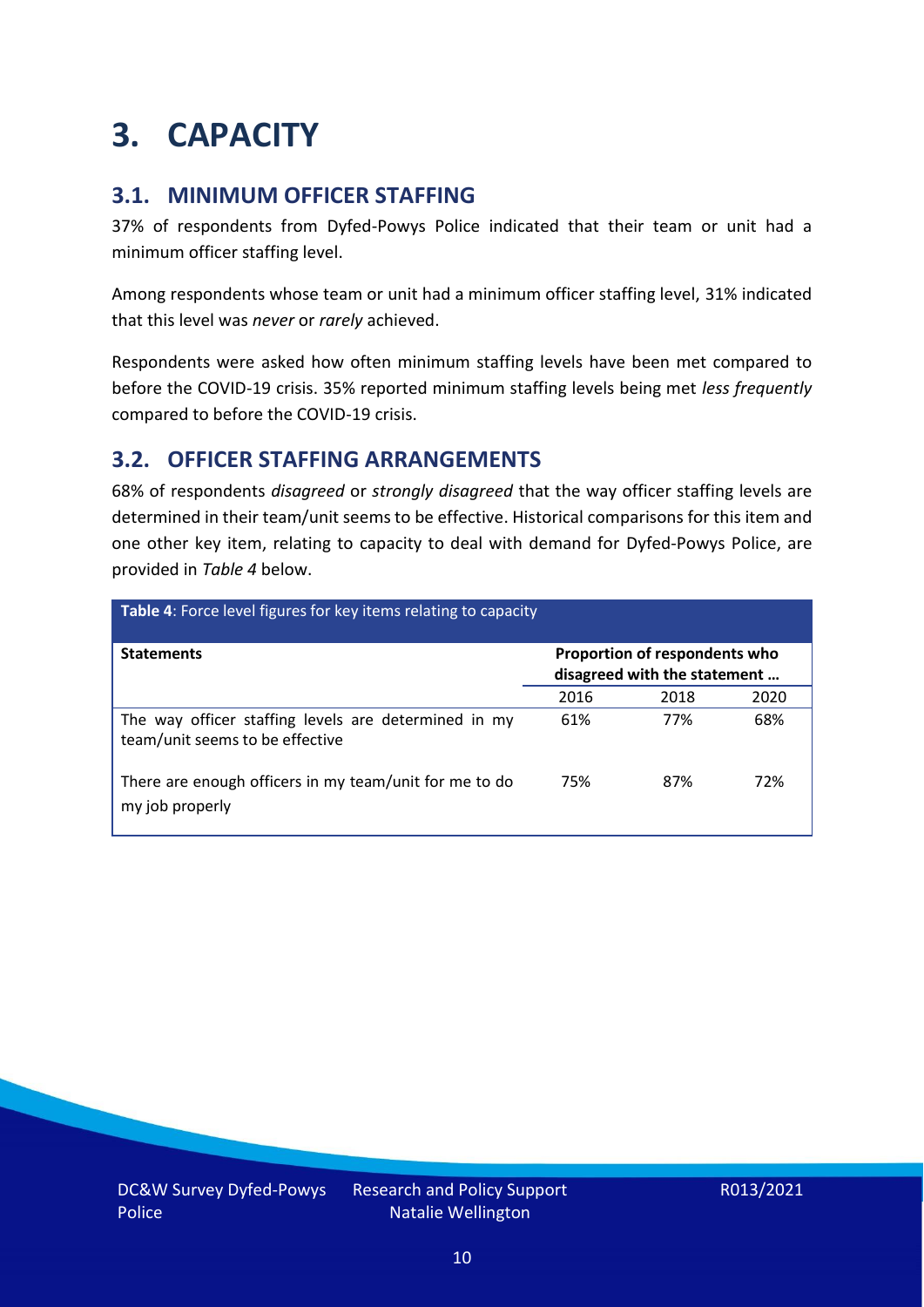### <span id="page-10-0"></span>**4. HEALTH AND WELLBEING**

### **4.1. OVERALL LIFE SATISFACTION AND WORTHWHILENESS**

Respondents were asked to rate their overall life satisfaction on a scale from 0 to 10, where 0 was *'Not at all satisfied'* and 10 was *'Completely satisfied'*. Furthermore, respondents were also asked to rate how worthwhile they feel the things they do in their life are on a scale from 0 to 10, where 0 was *'Not at all worthwhile'* and 10 was *'Completely worthwhile'.* These two items replicate the overall life satisfaction and overall worthwhileness questions posed within the Annual Population Survey by the Office for National Statistics (UK) and were included in the Demand, Capacity and Welfare Survey to enable benchmarking against the general population. vii

The average (mean) overall life satisfaction rating for the general population was 7 out of 10. The average (mean) rating for Dyfed-Powys Police was 6 out of 10, with 22% of respondents reporting a low overall life satisfaction rating of *4* or *less*. These results can be compared to the national average of 6/10, with 23% of respondents reporting a low overall life satisfaction rating of *4* or *less*.

The average (mean) overall worthwhileness rating for the general population was 7 out of 10. The average (mean) rating for Dyfed-Powys Police was 7 out of 10, with 14% of respondents reporting a low overall worthwhileness rating of *4* or *less*. These results can be compared to the national average of 7/10, with 18% of respondents reporting a low overall worthwhileness rating of *4* or *less*.

### **4.2. OVERALL PHYSICAL HEALTH**

Respondents were asked to rate their overall health on a scale from *very good* to *very poor*. An historical comparison for both national and local proportions for this item are in *Table 5* below.

| Table 5: Self-rated overall physical health |                       | 2016 | 2018 | 2020 |
|---------------------------------------------|-----------------------|------|------|------|
|                                             | Poor or very poor     | 11%  | 5%   | 10%  |
| Force-level figures                         | Neither good nor poor | 20%  | 15%  | 19%  |
|                                             | Good or very good     | 69%  | 80%  | 71%  |
|                                             | Poor or very poor     | 12%  | 7%   | 9%   |
| National figures                            | Neither good nor poor | 23%  | 17%  | 20%  |
|                                             | Good or very good     | 65%  | 77%  | 71%  |

DC&W Survey Dyfed-Powys Police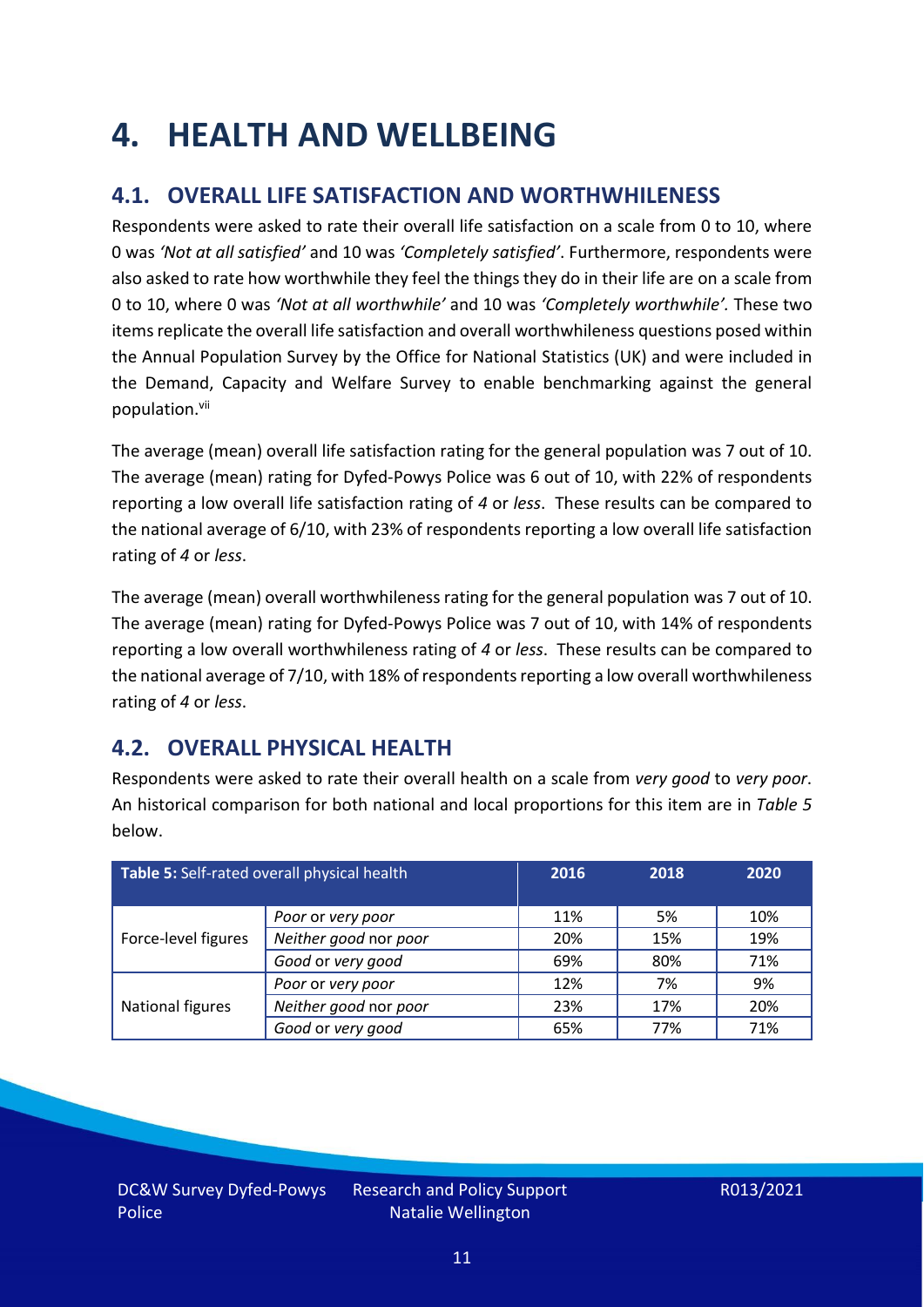### **4.3. SINGLE-ITEM INDICATORS FOR MENTAL HEALTH**

#### **4.3.1. ANXIETY AND HAPPINESS**

Overall anxiety was measured using a single-item measure. Respondents were asked to rate how anxious they had felt the day before on a scale from 0 to 10, where 0 was *'Not at all anxious'* and 10 was *'Completely anxious'*. Overall happiness was also measured using a single-item measure and respondents were asked to rate how happy they had been the day before on a scale from 0 to 10, where 0 was *'Not at all happy'* and 10 was *'Completely happy'*. These items replicate the overall anxiety and overall happiness questions posed within the Annual Population Survey by the Office for National Statistics (UK) and were chosen to enable benchmarking against the general population.<sup>viii</sup>

The average (mean) overall anxiety rating for the general population was 4 out of 10, with 36% of respondents reporting a high overall anxiety rating of *6* or *more*. <sup>8</sup> The average (mean) rating for Dyfed-Powys Police was 4 out of 10, with 32% of respondents reporting a high overall anxiety rating of *6* or *more*. These results can be compared to the national average of 4/10, with 35% of respondents reporting a high overall anxiety rating of *6* or *more*. 9

The average (mean) overall happiness rating for the general population was 7 out of 10. The average (mean) rating for Dyfed-Powys Police was 7 out of 10, with 16% of respondents reporting a low overall happiness rating of *4* or *less*. These results can be compared to the national average of 6/10, with 25% of respondents reporting a low overall happiness rating of *4* or *less*.

#### **4.3.2. STRESS**

Work related stress was measured using a single-item measure. 23% of respondents from Dyfed-Powys Police said that they viewed their job as *very* or *extremely stressful*.

This is *lower than* the proportion reported in the national sample (33%) and *lower than* the proportion reported by Dyfed-Powys Police in 2018 (41%).

Stress outside of work was assessed using an adaptation of the work-related stress measure. 9% of respondents from Dyfed-Powys Police said that they viewed their life outside of work as *very* or *extremely stressful*.

<sup>&</sup>lt;sup>8</sup> Please note that proportions for other wellbeing measures were not provided

 $9$  Overall scores for anxiety have been grouped and reported differently to life satisfaction, worthwhileness and happiness. The percentage of respondents scoring a high rating of *6* or *more* has been reported, as higher scores for anxiety are commonly associated with lower individual wellbeing. Whereas, the percentage of respondents scoring a very low rating of *4* or *less* has been reported for life satisfaction, worthwhileness and happiness, as lower scores on these measures are commonly associated with lower individual wellbeing.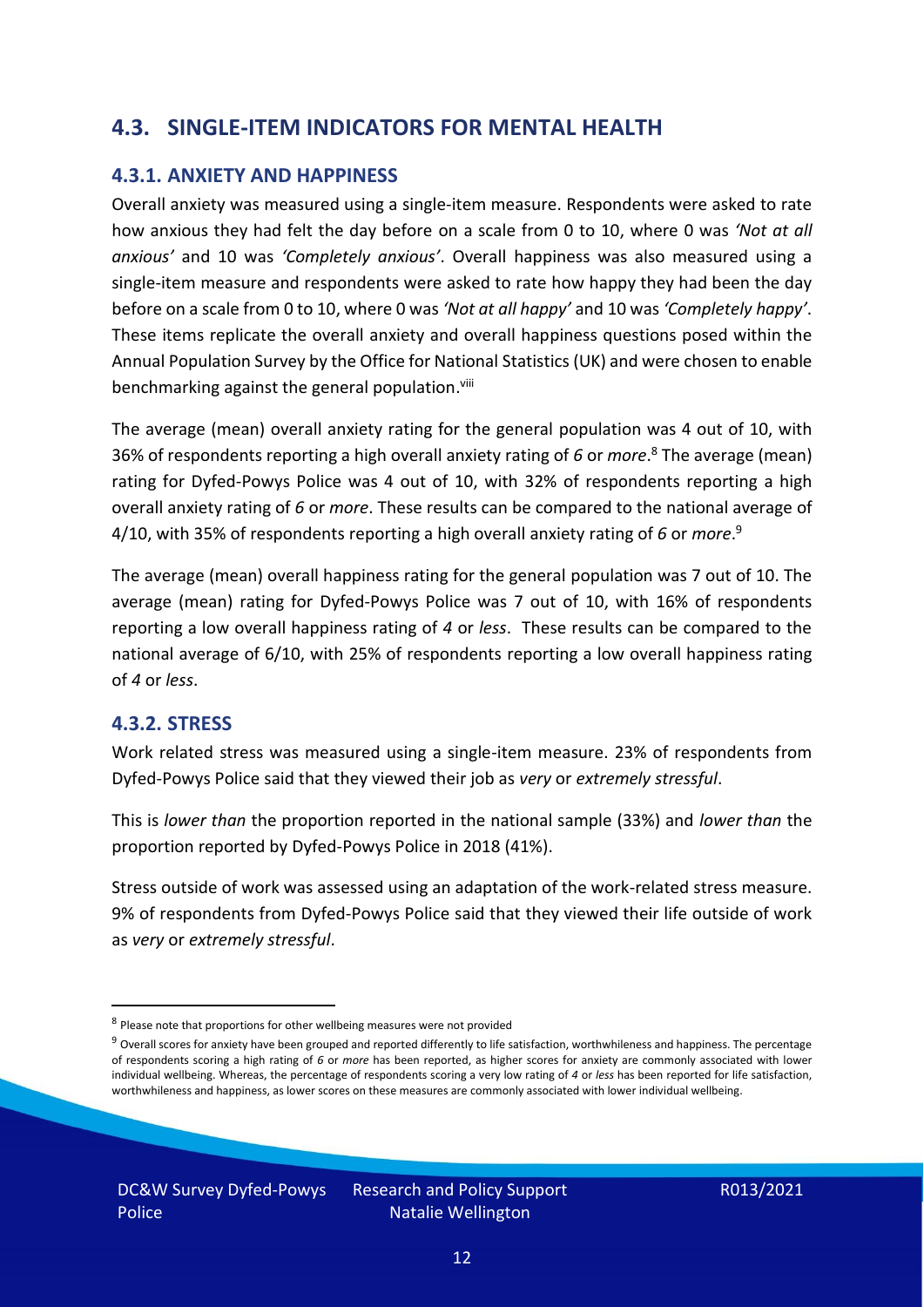#### **4.3.4. MENTAL HEALTH OVERVIEW**

A top-level broad overview of mental health and wellbeing was established using an item that asked respondents to indicate whether they had experienced feelings of stress, low mood, anxiety, or other difficulties with their health and wellbeing over the last 12 months. 71% of respondents from Dyfed-Powys Police indicated that they had experienced feelings of stress, low mood, anxiety, or other difficulties with their health and wellbeing over the last 12 months; with 84% of these respondents also indicating that these feelings were caused by, or made worse by work.

#### **4.3.5. MENTAL WELLBEING**

Respondents' mental wellbeing was measured using the Short Warwick-Edinburgh Mental Wellbeing Scale,<sup>ix</sup> which asked them to rate their experience during the last two weeks for seven positively framed items. A metric score was calculated which indicated participants' overall wellbeing. The higher the score is, the better their overall wellbeing is thought to be.<sup>10</sup>

The metric score for Dyfed-Powys Police is presented in *Table 6* below across years. This is also alongside the metric score for the national sample across years.

| <b>Table 6:</b> Average (mean) metric score for the Short Warwick-<br>Edinburgh Mental Wellbeing Scale | 2016 | 2018 | 2020 |
|--------------------------------------------------------------------------------------------------------|------|------|------|
| Force-level figures                                                                                    | 20   | 21   | 21   |
| National figures                                                                                       | 19   | 20   | 21   |

 $10$  The Short Warwick-Edinburgh Mental Wellbeing Scale was developed by the Universities of Warwick, Edinburgh and Leeds in conjunction with NHS Health Scotland (© University of Warwick, 2006).

DC&W Survey Dyfed-Powys Police

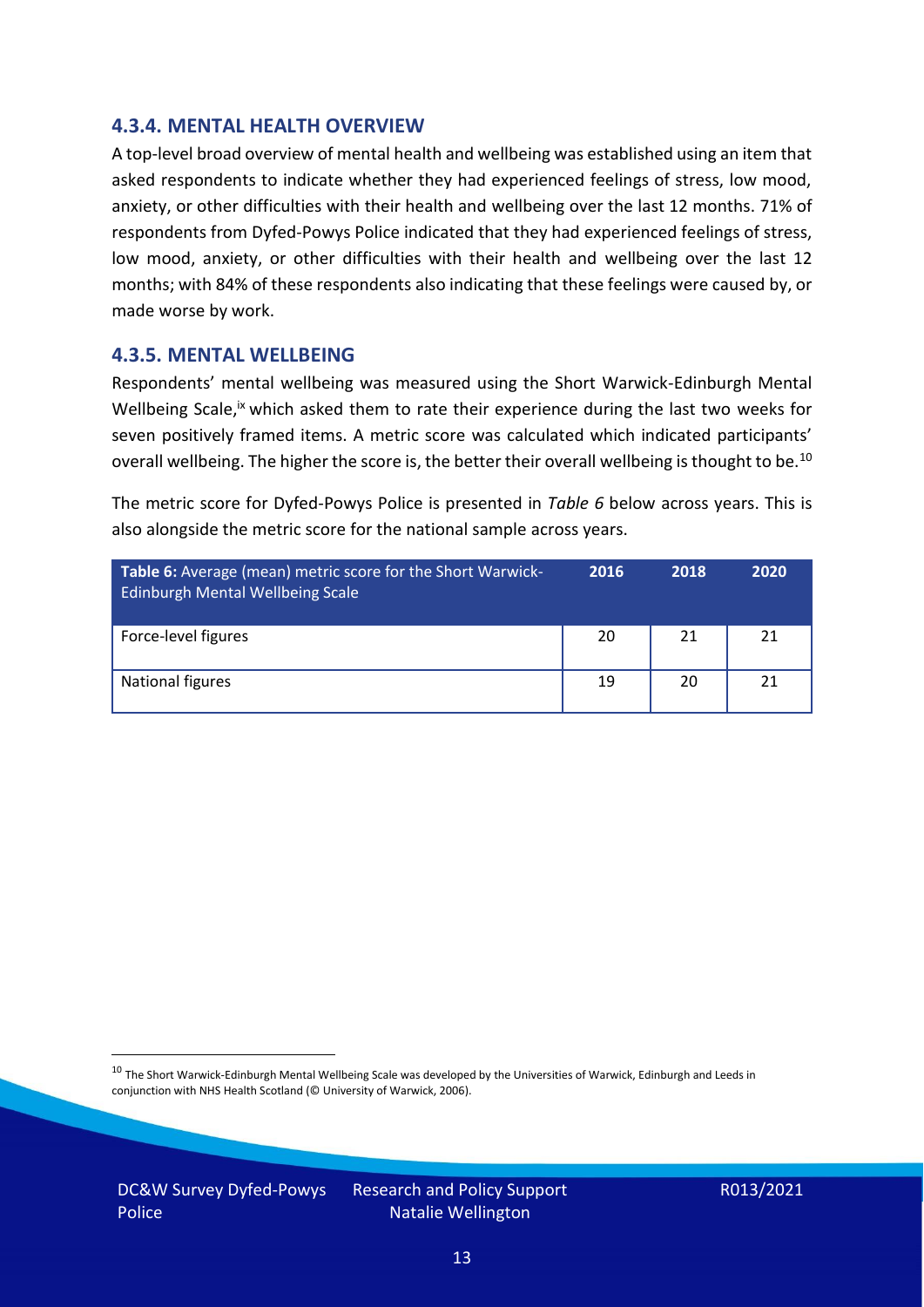### <span id="page-13-0"></span>**5. ABSENCE BEHAVIOUR**

### **5.1. ABSENCE**

49% of respondents from Dyfed-Powys Police reported *one* or *more* days of sickness absence and 22% of respondents indicated that at least one day of their sickness absence was attributable to stress, depression, or anxiety.

The national proportion of respondents who had taken *one* or *more* days of sickness absence was 48% and 32% of respondents indicated that at least one day of their sickness absence was attributable to stress, depression, or anxiety.

#### **5.2. PRESENTEEISM AND LEAVEISM**

Presenteeism is the act of attending work while ill. This has been shown to be associated with subsequent health decline, particularly in relation to burnout, $x$  and can lead to elevated absenteeism.<sup>xi</sup> Moreover, evidence suggests that presenteeism can compound the effects of the initial illness and negatively influence job satisfaction, resulting in negative job attitudes and withdrawal from work.<sup>xii</sup>

Leaveism is a term to describe hidden sickness absence and work undertaken during rest periods. A core dimension of leaveism includes using allocated time off such as annual leave entitlements to take time off when they are in fact unwell. Findings for Dyfed-Powys Police across years are presented in *Table 7* below.

| Table 7: Proportion of respondents reporting the<br>following absence behaviour once or more over the<br>previous 12 months |                             | 2016 | 2018 | 2020 |
|-----------------------------------------------------------------------------------------------------------------------------|-----------------------------|------|------|------|
| Presenteeism                                                                                                                | Due to Physical health      | 88%  | 74%  | 66%  |
|                                                                                                                             | Due to Psychological health | 60%  | 63%  | 62%  |
| <b>Using</b><br>annual leave to<br>time off due to<br>take                                                                  | Due to Physical health      | 63%  | 42%  | 35%  |
| health                                                                                                                      | Due to Psychological health | 43%  | 36%  | 39%  |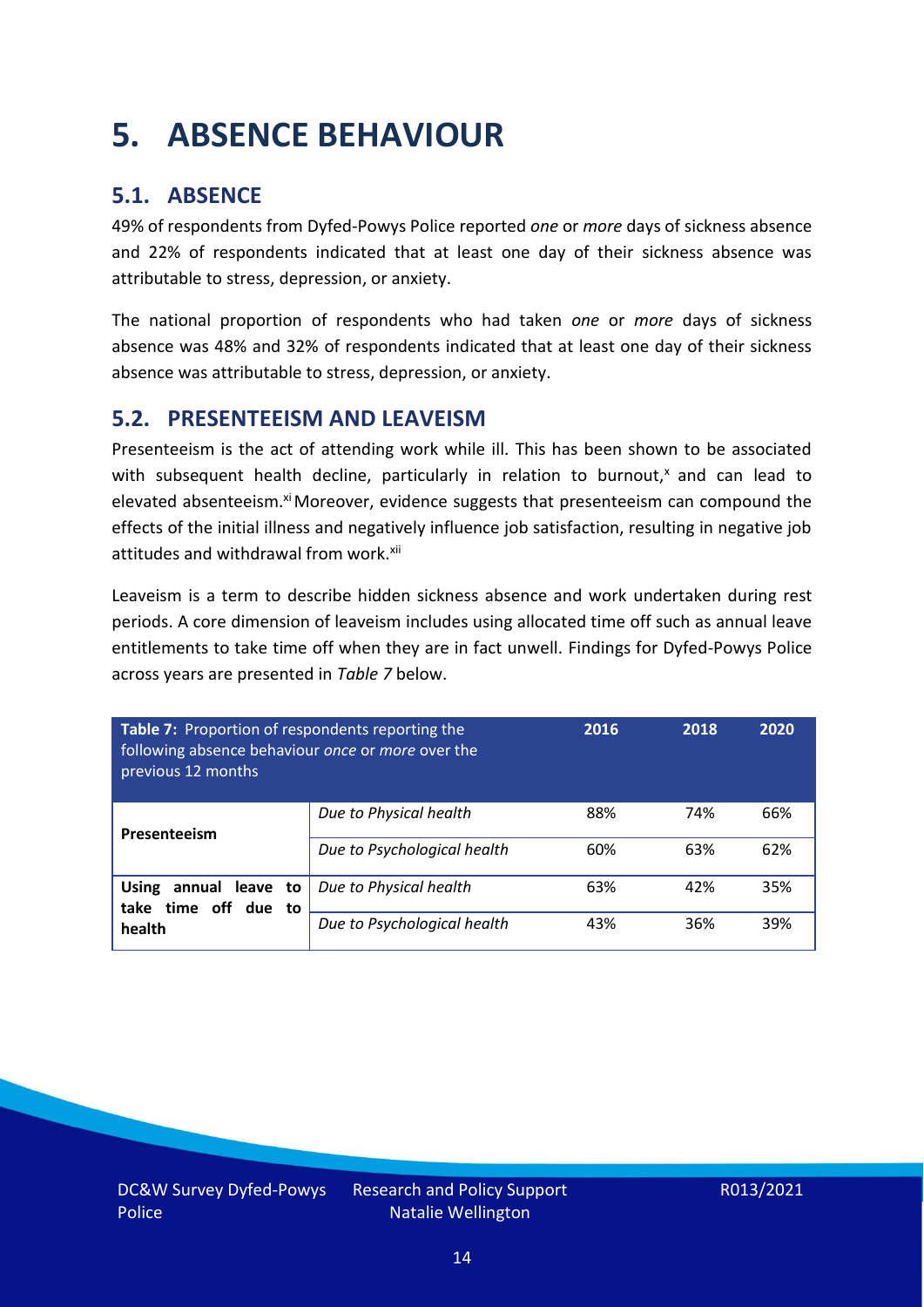## <span id="page-14-0"></span>**6. VIOLENCE AND PHYSICAL INJURIES**

### **6.1. VIOLENCE**

Verbal and physical violence was assessed using four questions regarding how often officers received verbal insults, verbal threats, spitting assaults, unarmed physical attacks, and attacks with a weapon from members of the public over the previous 12 months. Findings for Dyfed-Powys Police are presented in *Table 8* below.

**Table 8**: Force level figures for frequency of verbal and physical violence from members of the public

| Type of violent victimisation                                                          | Proportion of respondents indicating frequency<br>of experience as at least once a week |      |      |
|----------------------------------------------------------------------------------------|-----------------------------------------------------------------------------------------|------|------|
|                                                                                        | 2016                                                                                    | 2018 | 2020 |
| Verbal insults (e.g. swearing, shouting, abuse)                                        | 39%                                                                                     | 43%  | 24%  |
| Verbal threats (e.g. threat of hitting, threat of<br>kicking)                          | 19%                                                                                     | 25%  | 12%  |
| Spitting assaults (i.e. being deliberately spat<br>$upon)$ <sup>11</sup>               | $\cdots$                                                                                | 2%   | 3%   |
| Unarmed physical attacks (e.g. struggling to get<br>free, wrestling, hitting, kicking) | 12%                                                                                     | 16%  | 12%  |
| Use of a deadly weapon (e.g. stick, bottle, axe,<br>firearm)                           | 1%                                                                                      | 2%   | 1%   |

### **6.2. INJURIES**

16% of Dyfed-Powys Police respondents reported that they had suffered *one or more* injuries that required medical attention as a result of **work-related violence** in the last year.

This is *the same as* the proportion reporting *one or more* injuries as a result of **work-related violence** in the national sample (16%) and *lower than* the proportion reported by Dyfed-Powys Police in 2018 (19%).

15% of Dyfed-Powys Police respondents reported that they had suffered one or more injuries that required medical attention as a result of **work-related accidents** in the last year.

 $11$  Data on spitting assaults is not available for the year 2016 as the item was not included until the 2018 iteration of the survey.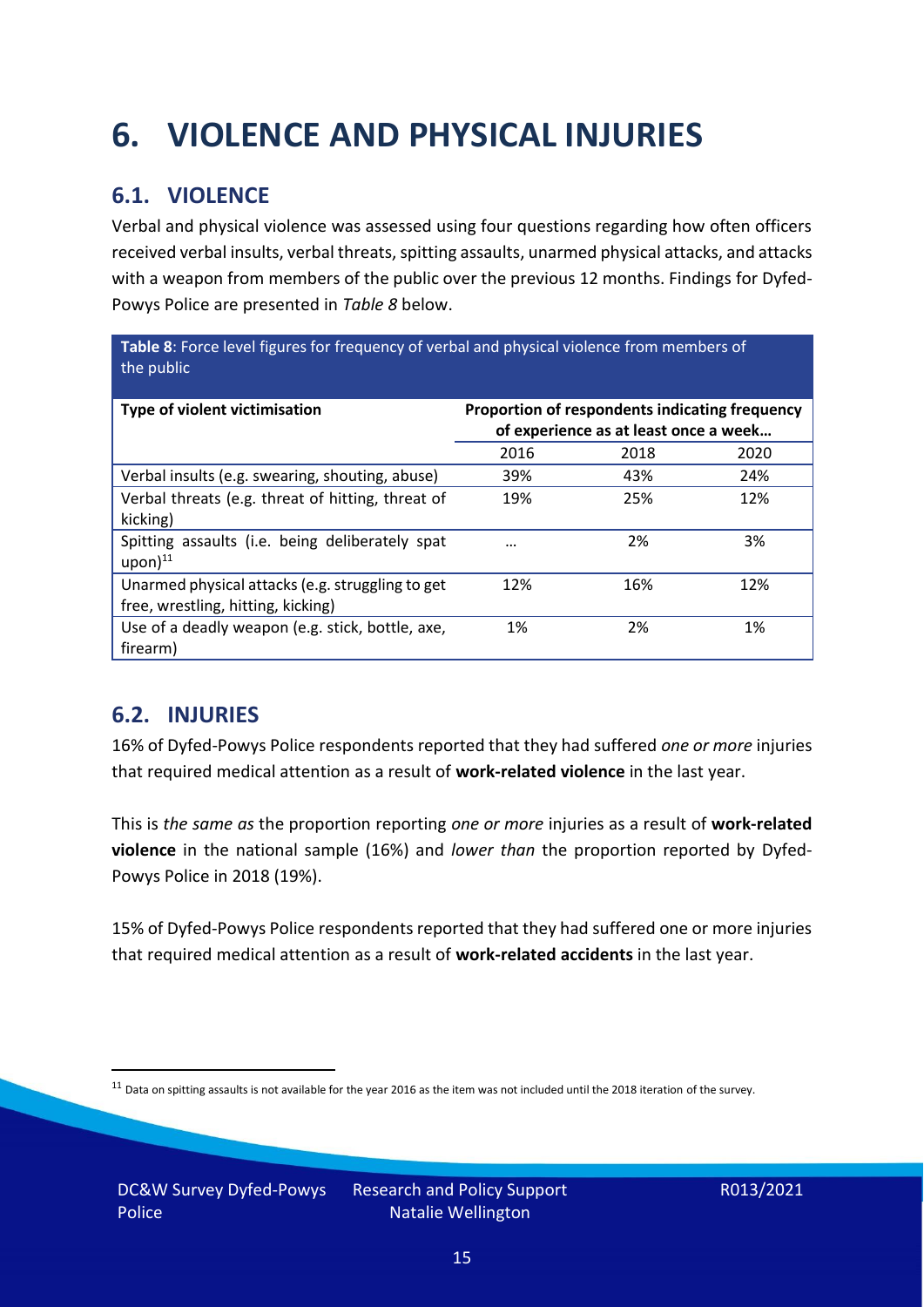This is *higher than* the proportion reporting *one or more* injuries as a result of **work-related accidents** in the national sample (11%) and *higher than* the proportion reported by Dyfed-Powys Police in 2018 (13%).

DC&W Survey Dyfed-Powys Police

Research and Policy Support Natalie Wellington

R013/2021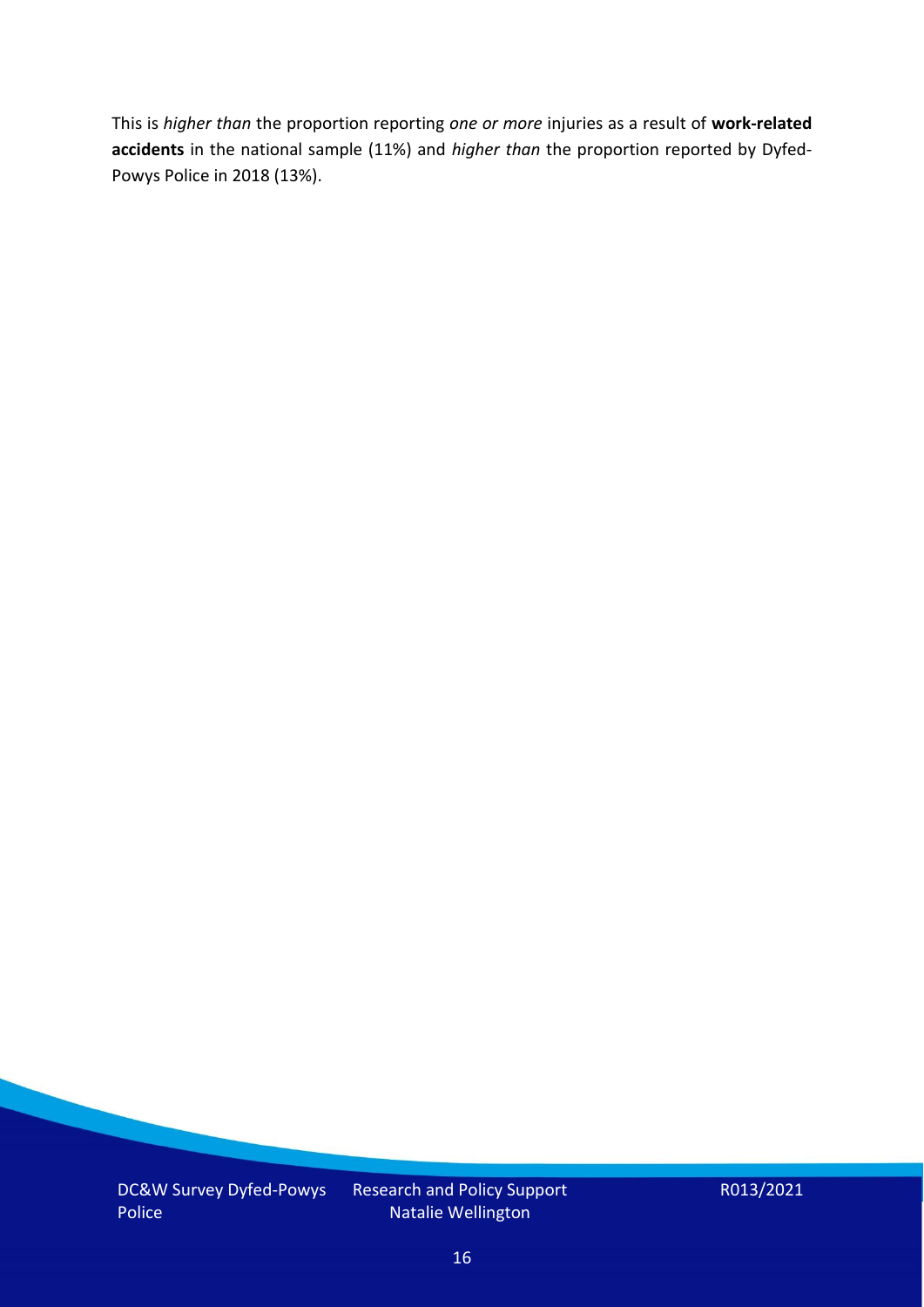# <span id="page-16-0"></span>**7. ORGANISATIONAL SUPPORT FOR MENTAL HEALTH AND WELLBEING**

### **7.1. DISCLOSURE**

Respondents who indicated that they had sought help for difficulties with mental health and wellbeing were presented with additional questions concerning disclosure to a line manager. 62% of respondents from Dyfed-Powys Police, for whom it was applicable, reported that they had disclosed seeking mental health and wellbeing support to their line managers. This can be compared with 74% reported by Dyfed-Powys Police in 2018.

### **7.2. MENTAL HEALTH AND WELLBEING SUPPORT SERVICES**

Respondents were asked about mental health and wellbeing support services that are *reactive* (services that aim to help those that are already experiencing difficulties with their mental health and wellbeing), and *proactive* (services that aim to help people prevent difficulties with mental health and wellbeing from developing). Key findings for Dyfed-Powys Police are displayed in the tables below, with *Table 9* displaying both national and local proportions.

**Table 9**: Proportion of respondents reporting that they are *aware* of reactive and proactive mental health and wellbeing support services that their force offers

| <b>Questions</b>                                           | Proportion of respondents |                  |  |
|------------------------------------------------------------|---------------------------|------------------|--|
|                                                            |                           |                  |  |
|                                                            | Force-level figures       | National figures |  |
| Reported being aware of reactive services that their force | 80%                       | 74%              |  |
| offers to support the mental health and wellbeing of its   |                           |                  |  |
| employees (e.g. counselling, helpline services, peer       |                           |                  |  |
|                                                            |                           |                  |  |
| support groups etc.)                                       |                           |                  |  |
| Reported being aware of proactive services that their      | 38%                       | 43%              |  |
| force offers to support the mental health and wellbeing    |                           |                  |  |
| of its employees (e.g. resilience training, mindfulness    |                           |                  |  |
| workshops, mental health awareness programmes etc.)        |                           |                  |  |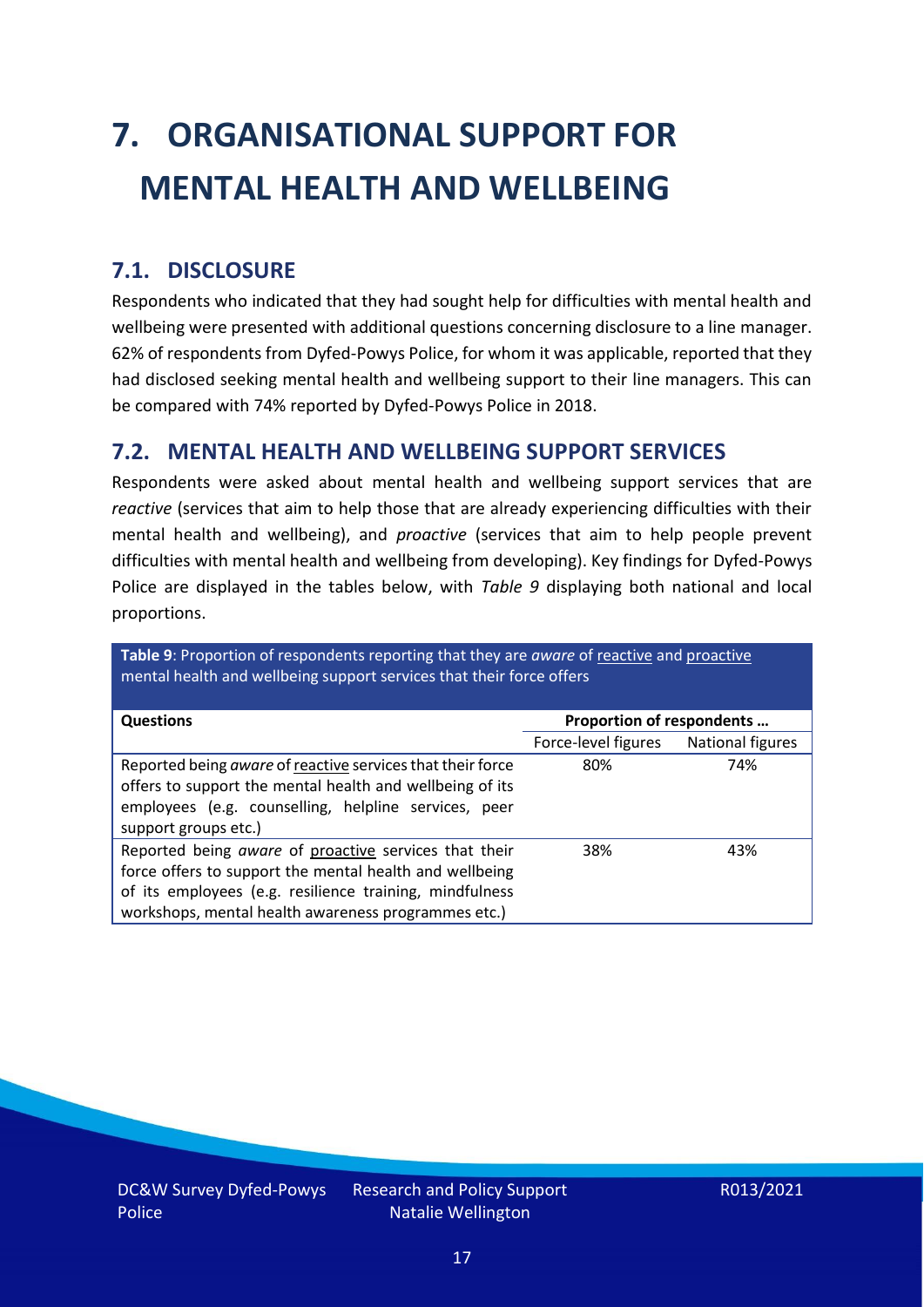### <span id="page-17-0"></span>**8. COVID-19 CRISIS**

Questions about the COVID-19 crisis have been included in this year's survey to help to better understand the impacts of working within the police service during this period. This section of the report specifically focusses on the personal impact of the COVID-19 crisis on officers, whilst organisational impacts have been reported at contextually appropriate points throughout the report.<sup>12</sup>

Respondents were asked whether they think they have or have had COVID-19. Comparisons for both national and local proportions are shown in *Table 10* below.

| Table 10: Proportion of respondents reporting whether<br>they have or have had COVID-19 | <b>Force-level</b><br>figures | <b>National</b><br>figures |
|-----------------------------------------------------------------------------------------|-------------------------------|----------------------------|
| Yes, confirmed by a positive antigen or antibody test                                   | 0%                            | 3%                         |
| Yes, based on strong personal suspicion or medical advice                               | 16%                           | 23%                        |
| No                                                                                      | 55%                           | 47%                        |
| Unsure                                                                                  | 29%                           | 27%                        |

24% of respondents from Dyfed-Powys Police said that they were *very* or *extremely worried* about the impact that the COVID-19 crisis will have on them personally. This can be compared to the national sample, where 22% said that they were *very* or *extremely worried* about the impact that the COVID-19 crisis will have on them personally.

Respondents from Dyfed-Powys Police were asked about their concern over the issues displayed in *Table 11* below (national and local proportions are shown).

| Table 11: Proportion of respondents reporting that they were very or extremely concerned over the<br>following |                           |                 |
|----------------------------------------------------------------------------------------------------------------|---------------------------|-----------------|
| <b>Statements</b>                                                                                              | Proportion of respondents |                 |
|                                                                                                                | Force-level               | <b>National</b> |
|                                                                                                                | figures                   | figures         |
| Becoming unwell with COVID-19 due to having close contact with                                                 | 26%                       | 34%             |
| someone who has COVID-19 in the line of duty                                                                   |                           |                 |
| Becoming unwell with COVID-19 due to being assaulted by someone                                                | 20%                       | 23%             |
| who has COVID-19 in the line of duty                                                                           |                           |                 |
| Having adequate access to COVID-19 testing (antigen                                                            | 33%                       | 37%             |
| and/or antibody diagnostic testing)                                                                            |                           |                 |
| Enforcing the lockdown restrictions                                                                            | 20%                       | 25%             |

<sup>12</sup> For more information please see the introduction to this report on page 3.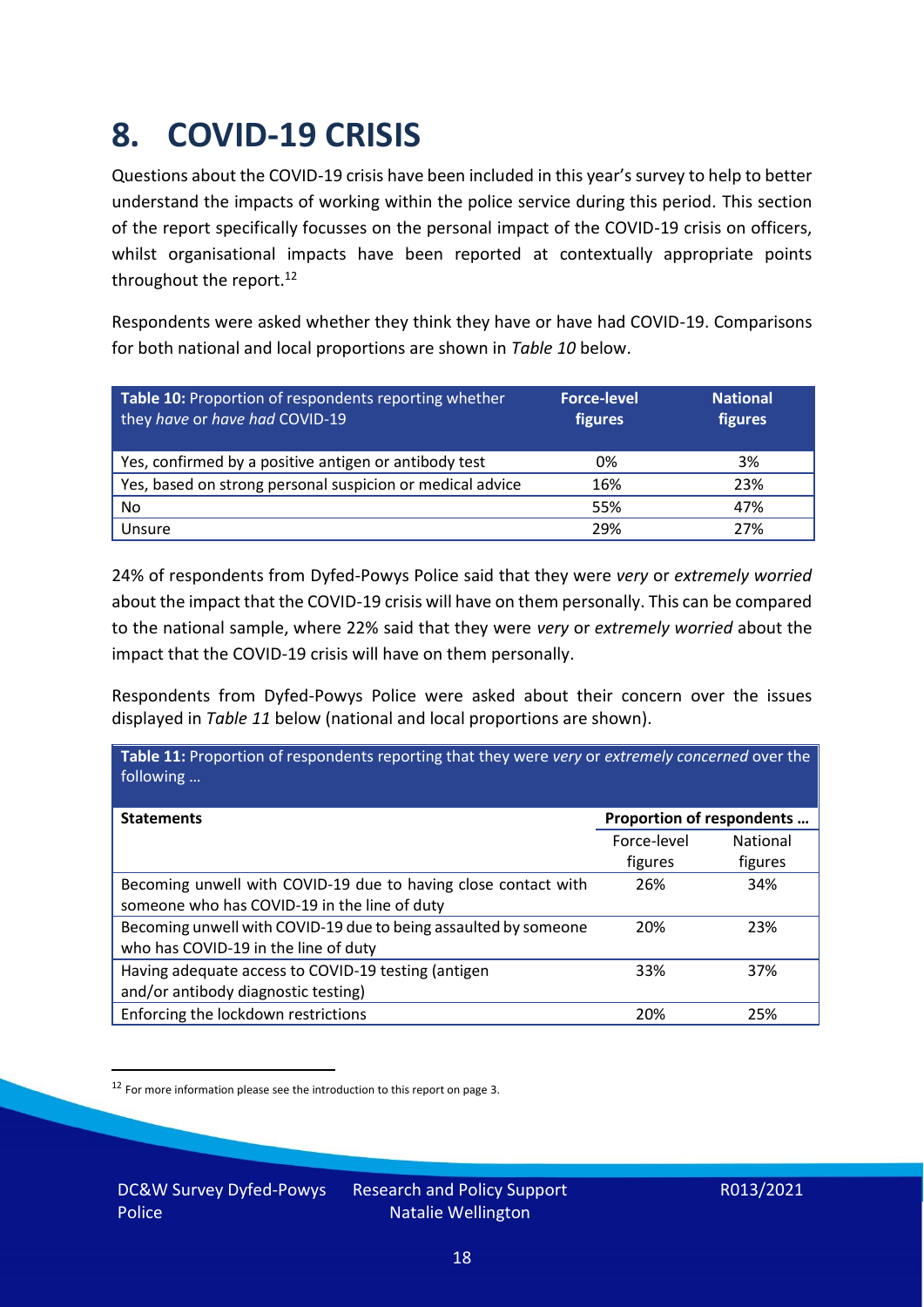Furthermore, 29% of respondents from Dyfed-Powys Police reported that they *disagreed* or *strongly disagreed* that they have all the equipment they personally need to protect them from COVID-19 whilst at work. This can be compared to the national sample, where 39% reported that they *disagreed* or *strongly disagreed* that they have all the equipment they personally need to protect them from COVID-19 whilst at work.

DC&W Survey Dyfed-Powys Police

Research and Policy Support Natalie Wellington

R013/2021